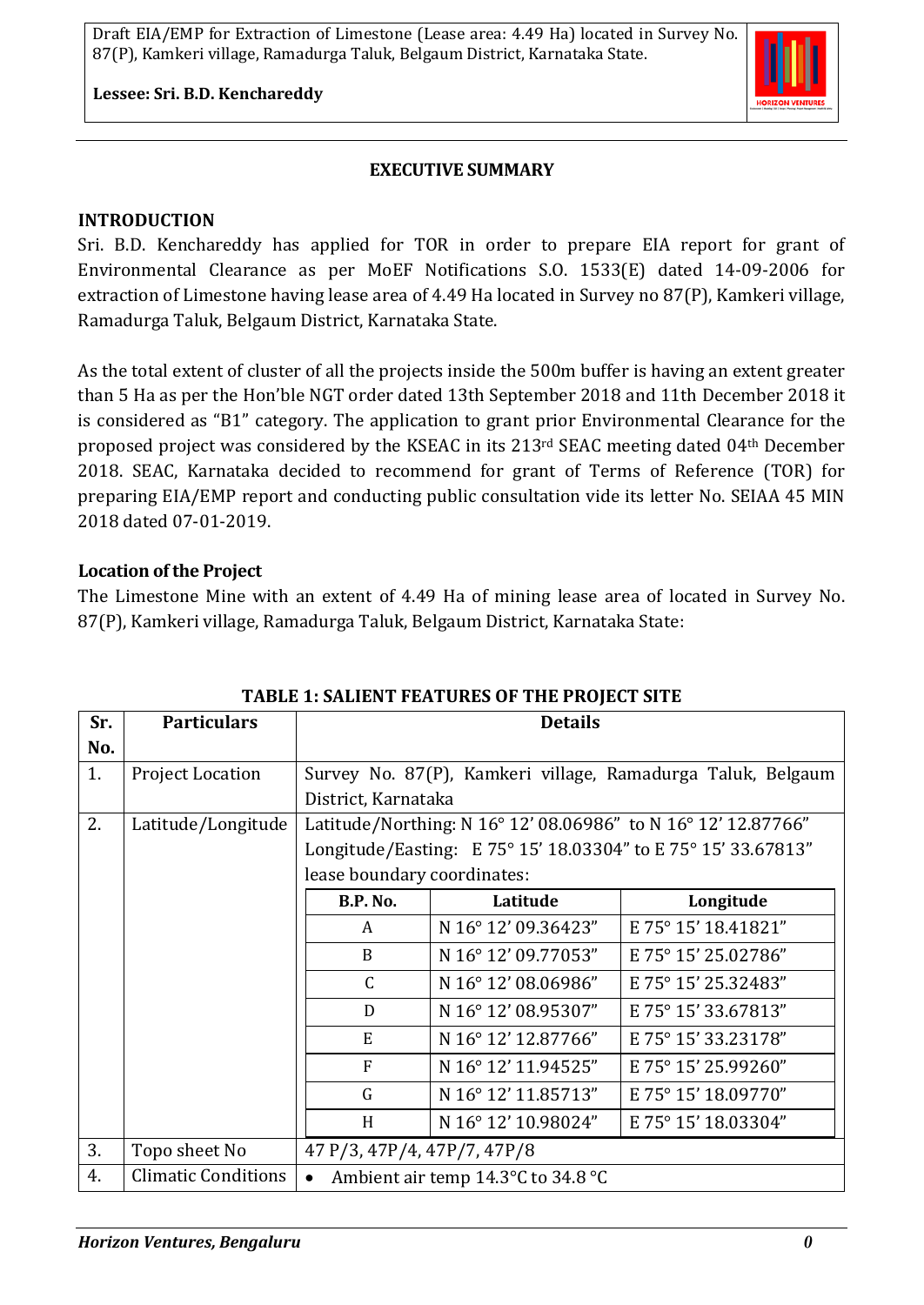

**Lessee: Sri. B.D. Kenchareddy**

| Sr.<br>No. | <b>Particulars</b>                          | <b>Details</b>                                                                                                                                                       |                                          |                                    |
|------------|---------------------------------------------|----------------------------------------------------------------------------------------------------------------------------------------------------------------------|------------------------------------------|------------------------------------|
|            |                                             | Avg. annual rainfall 1165 mm<br>$\bullet$                                                                                                                            |                                          |                                    |
|            |                                             | Source: CGWB, Belgaum                                                                                                                                                |                                          |                                    |
| 5.         | Site elevation<br>above MSL                 | 586.54 to 580.89 m MSL                                                                                                                                               |                                          |                                    |
| 6.         | Land use at the<br>proposed project<br>site | Type of land use                                                                                                                                                     | <b>Existing Land</b><br>use<br>(Hectare) | End of plan<br>period<br>(Hectare) |
|            |                                             | Area under Mining                                                                                                                                                    | 0.811                                    | 2.293                              |
|            |                                             | Storage of Top soil                                                                                                                                                  | --                                       |                                    |
|            |                                             | Waste dump site                                                                                                                                                      | $-$                                      | 0.351                              |
|            |                                             | Mineral storage                                                                                                                                                      |                                          | 0.040                              |
|            |                                             | Infrastructure                                                                                                                                                       | 0.006                                    | 0.006                              |
|            |                                             | Roads                                                                                                                                                                | 0.137                                    | 0.137                              |
|            |                                             | Mineral separation plant                                                                                                                                             |                                          | 0.040                              |
|            |                                             | <b>Others</b>                                                                                                                                                        | 3.536                                    | 1.623                              |
|            |                                             | Total                                                                                                                                                                | 4.49                                     | 4.49                               |
| 7.         | Site topography                             | The Project site is Slightly undulated Terrain sloping South-west<br>Corner. The subject area forms a hillock with altitude of 586.54-<br>580.89 m above MSL.        |                                          |                                    |
| 8.         | Nearest roadway                             | Village road Budni to Halaki Towards N in 1.7 kms<br>National Highway NH 218-37.70 kms (E) (Hubli to Bijapur Road)<br>SH 44 - 1.60 Kms (N) (Lokapur to Yadawad Road) |                                          |                                    |
| 9.         | Nearest Railway<br>Station                  | Bagalkot Railway Station~47.30 km, towards east.                                                                                                                     |                                          |                                    |
| 10.        | Nearest Railway<br>line                     | Bagalkot Railway Station~47.30 km, towards east.                                                                                                                     |                                          |                                    |
| 11.        | Nearest Air Port                            | Belagavi Airport ~78.79 km, towards Northwest.                                                                                                                       |                                          |                                    |
| 12.        | Nearest<br>village/major town               | Kamkeri Village 2.19 km towards Southeast                                                                                                                            |                                          |                                    |
| 13.        | Hills/valleys                               | No major hills and valleys within 10 km radius                                                                                                                       |                                          |                                    |
| 14.        | Ecologically<br>sensitive zone              | None                                                                                                                                                                 |                                          |                                    |
| 15.        | Reserved/<br>Protected forests              | Reserved Forest near Ningapura - 3.90 kms (NE)                                                                                                                       |                                          |                                    |
| 16.        | Historical/tourist<br>places                | None within 5 km radius area                                                                                                                                         |                                          |                                    |
| 17.        | <b>Nearest Industries</b>                   | None within 10 km radius area                                                                                                                                        |                                          |                                    |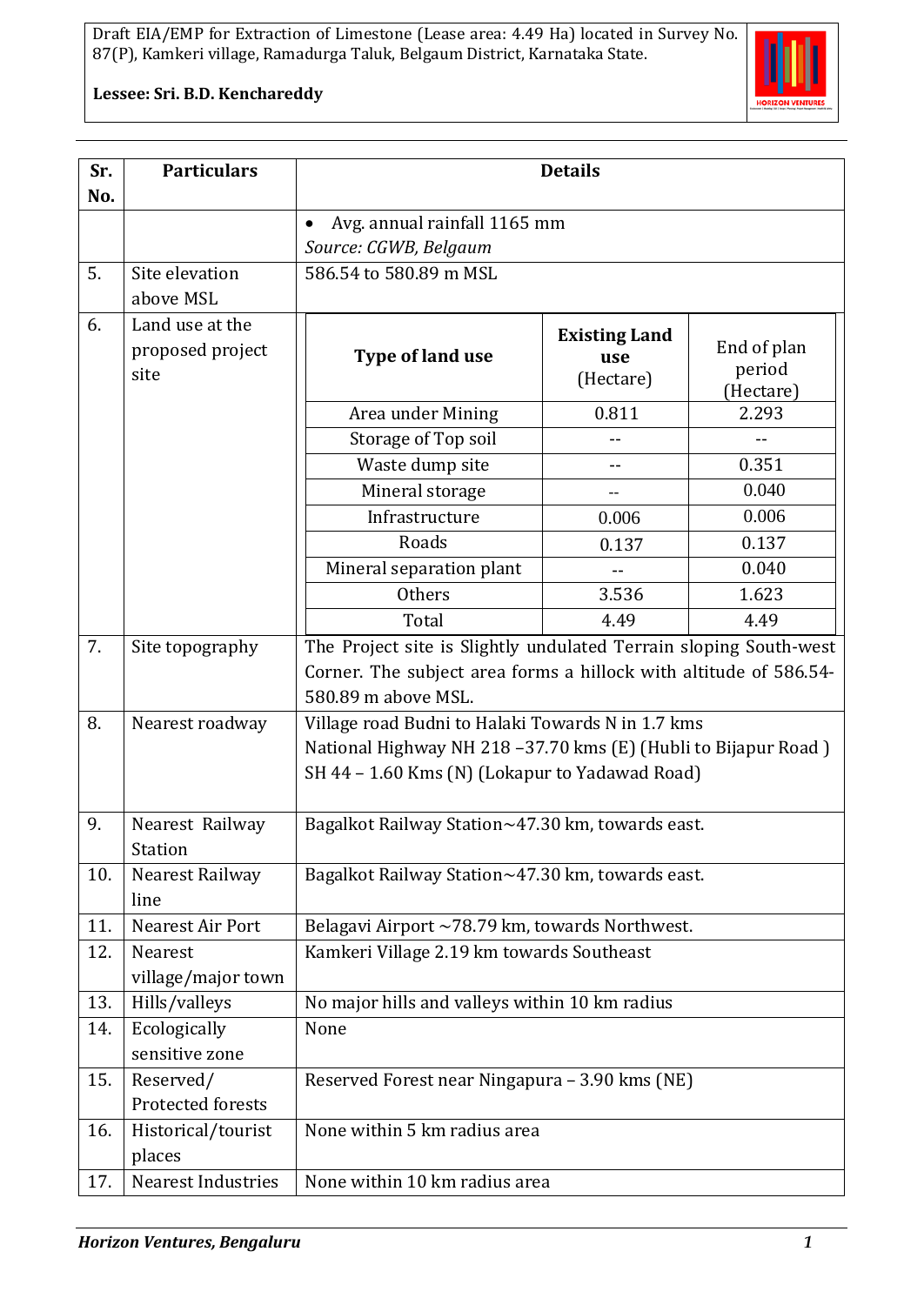

**Lessee: Sri. B.D. Kenchareddy**

| Sr. | <b>Particulars</b> | <b>Details</b>                                                     |
|-----|--------------------|--------------------------------------------------------------------|
| No. |                    |                                                                    |
| 18. | Nearest water      | Halaki kere $-1.50$ kms (N)                                        |
|     | bodies             | Budni kere – 3.20 kms $(S)$                                        |
| 19. | Seismic zone       | Seismically, this area is categorized under Zone-II as per IS-1893 |
|     |                    | (Part-1)-2016. Hence, seismically the site is Low Damage Risk      |
|     |                    | Zone. With MSK scale of VI or Less.                                |

### **PROJECT DESCRIPTION Method of Mining**

An open cast Other than fully Mechanized method will be adopted to operate the area. Since, the annual production is about 1,20,000 Tonnes per annum for five years, the Open cast method will be followed during the plan period

## **Anticipated life of the mine**

It may be seen that during plan period, it is proposed to maintain a suitable Limestone production of about 1,20,000 tons per annum for 5 years.

## **Conceptual Mine Plan**

Based on reserves of Limestone as Production capacity of 1,20,000 Tonnes per annum Limestone for the 5 years plan period, thus the anticipated life of the mine shall be 06 years.

## **Waste Generation & Disposal**

Average of 31580 tonnes (5 Years) solid waste will be generated which will be disposed off to dump yard.

## **Water Requirement & Source**

Total water requirement for the project will be 10.5 KLD, Requirement is met by procurement of water from the bore well nearby Tankers.

## **Manpower Requirement**

The said mine provides direct employment to 33 people and generate indirect employment for several hundred people. Most of the directly employed manpower falls under skilled category Preference will be given to the local people as per their eligibility.

## **Site Infrastructure**

The Mine will have its own office premises, canteen, first-aid center etc. Mine office is well connected with wireless and telephone, internet & e-mail facilities for communication. The Mine is provided with a workshop to undertake repairs and regular maintenance of mining machinery deployed.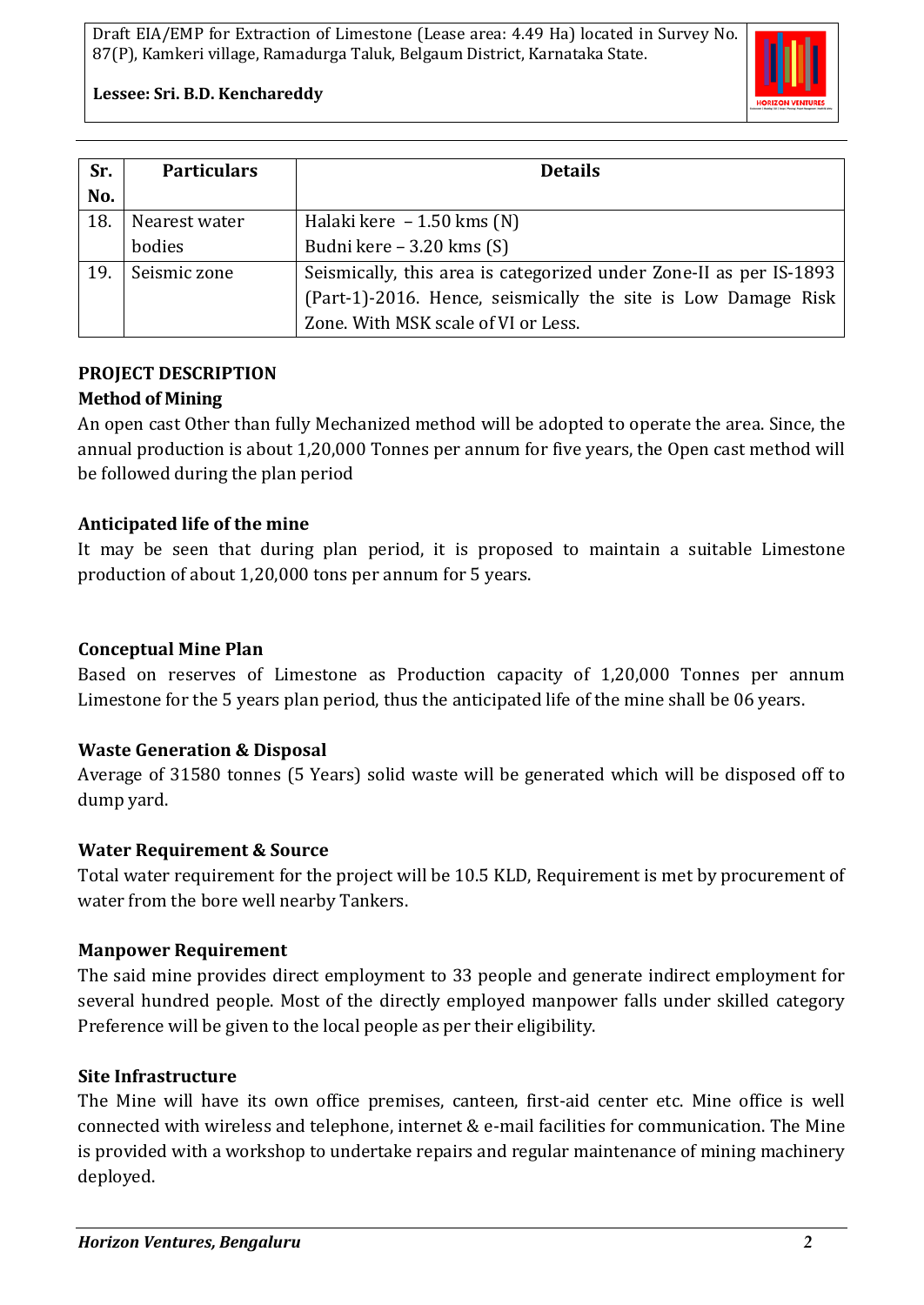

## **EXISTING ENVIRONMENTAL SCENARIO Baseline Environmental Studies Meteorology & Ambient Air Quality**

### **Summary of Meteorological data generated at site (Oct 2021 to Dec 2021)**

| <b>Wind Direction</b>                   | <b>Frequency</b> % |
|-----------------------------------------|--------------------|
| <b>First Predominant Wind Direction</b> | W                  |
| Second Predominant Wind Direction       | <b>SW</b>          |
| Calm conditions (%)                     | 9.5                |



## **Ambient Air Quality Status**

From the results, it is observed that the ambient air quality with respect to PM<sub>10</sub>, PM<sub>2.5</sub>, SO<sub>2</sub>, and NOx at all the monitoring locations is within the permissible limits specified by CPCB.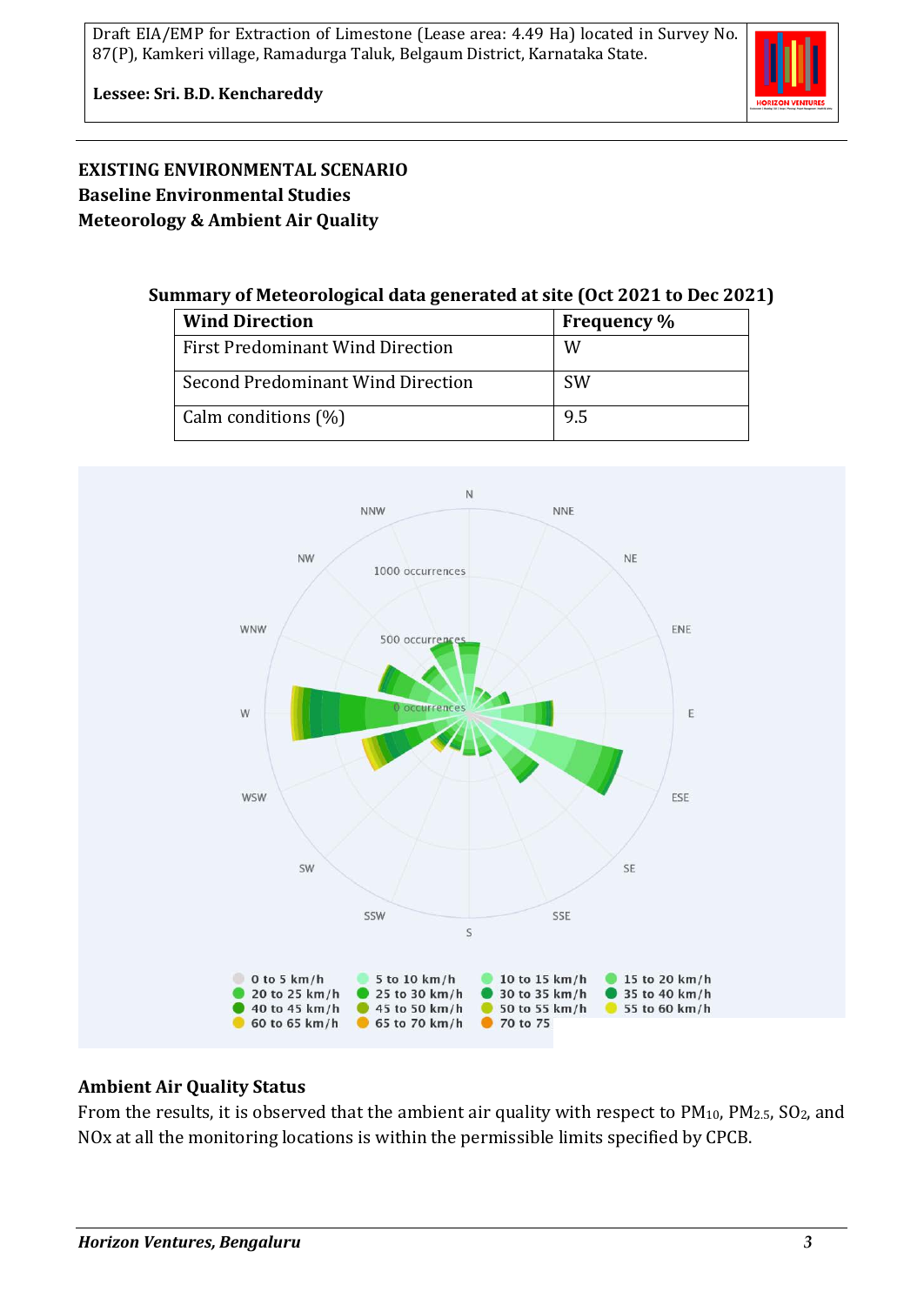

**Lessee: Sri. B.D. Kenchareddy**

### **Ambient Noise Levels**

Ambient noise level monitoring was carried out at the 9 monitoring locations, those were selected for ambient air quality monitoring. The monitoring results are within limits**.**

## **Proposed Biological Environment Conservation Measures**

- Thick Green belt will be developed around Mine lease area and along transport road.
- Periodic maintenance of mineral transport road
- Regular sprinkling of water through mobile tanker on mineral transport road
- Mineral carrying trucks are loaded with only the stipulated quantity to avoid overloading and covered with tarpaulin to avoid spillage.

## **Socio-economic Environment**

- There is no habitation or private land in the Limestone Mine. There is no rehabilitation and resettlement involved in the project.
- The said Mine provides direct employment to 33 people and generate indirect employment for several hundred people. Most of the directly employed manpower falls under skilled category and the respective distribution / numbers is follows. Preference will be given to the local people as per their eligibility.
- The existing infrastructure facilities are sufficient to cater the needs of the Limestone Mine. However, the Mine management will take efforts as a part of CER for improvement in civic amenities like sanitation, drinking water facilities, transport road, etc in the nearby villages.

## **ENVIRONMENTAL MONITORING PROGRAM**

An Environmental Management Cell (EMC) will be established in the Mine under the control of Mines Manager. The EMC will be headed by an Environmental Officer having adequate qualification and experience in the field of environmental management Regular and periodic. Environmental monitoring of Ambient Air Quality, Water table depth, Water quality, Ambient Noise Levels, Soil Quality, CSR activities etc will be carried out through MOEF accredited agencies and reports will be submitted to KSPCB/ Regional office of MoEF&CC.

## **RISK ASSESSMENT & DISASTER MANAGEMENT PLAN**

The assessment of risk in the Limestone Mining project has been estimated for Slope failure, Movement of HEMM, Inundation due to surface water, Dust hazards, Hazards associated with use of Diesel Generator Sets and flooding of lower benches and corresponding mitigation measures are suggested in the EIA/EMP report.

## **PROJECT BENEFITS**

The Limestone Mining project would generate additional employment opportunities which would finally result in improvement in the quality of life of people of the nearby villages. In line with this CER policy, Sri. B.D. Kenchareddy will carry out community welfare activities in the following areas: